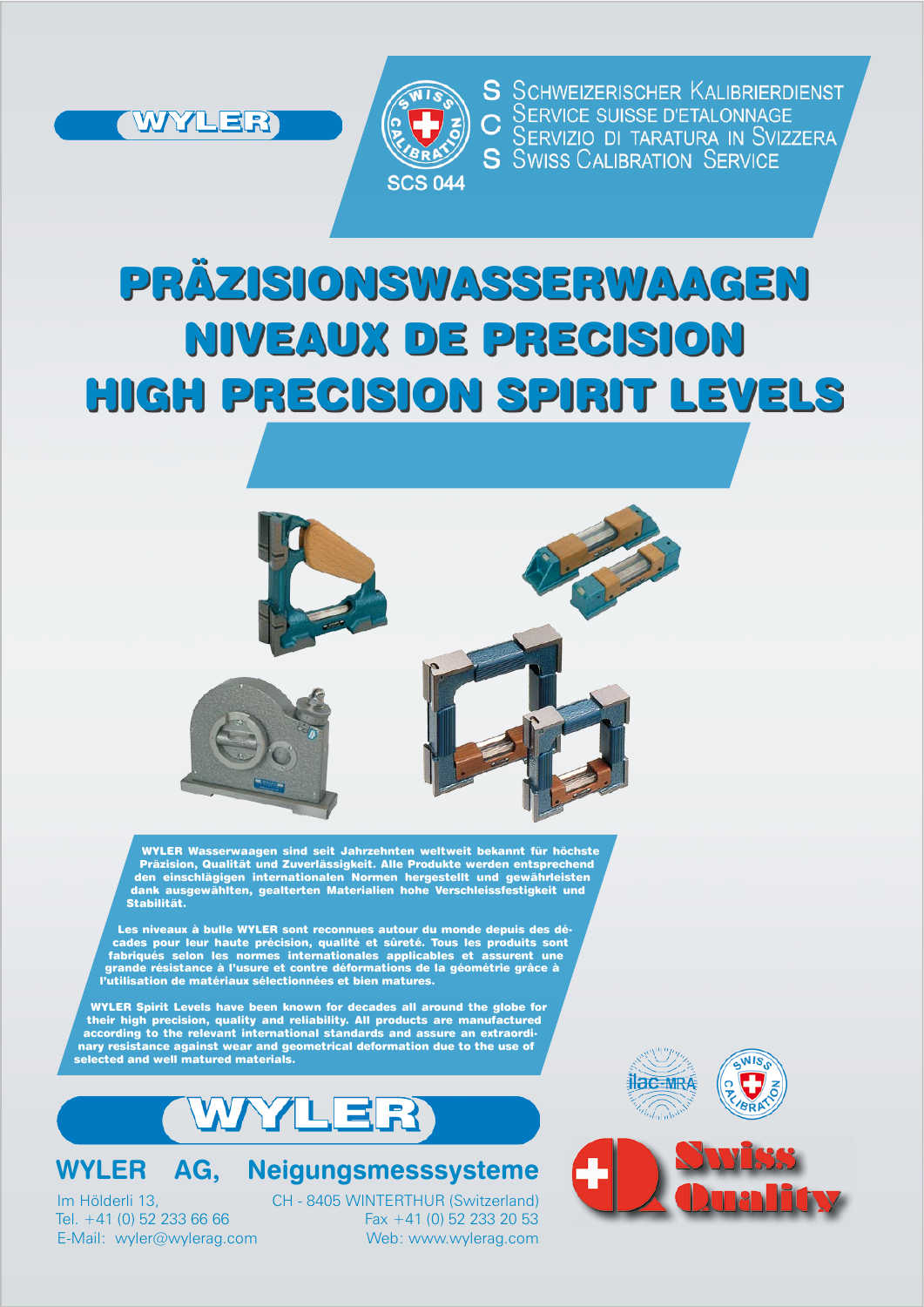

| Magnetwasserwaage<br>Nr. 48 SPIRIT                                      |                                                                                                                    |                                                                                                                           | Niveau a bulle magnétique<br>No. 48 SPIRIT                                                                       |                                                                                                                                                                        |                                                                                                                  | <b>Magnetic Spirit Level</b><br>No. 48 SPIRIT                                                                                                                                                                                                                                                                                                                                                                                                                                                               |  |
|-------------------------------------------------------------------------|--------------------------------------------------------------------------------------------------------------------|---------------------------------------------------------------------------------------------------------------------------|------------------------------------------------------------------------------------------------------------------|------------------------------------------------------------------------------------------------------------------------------------------------------------------------|------------------------------------------------------------------------------------------------------------------|-------------------------------------------------------------------------------------------------------------------------------------------------------------------------------------------------------------------------------------------------------------------------------------------------------------------------------------------------------------------------------------------------------------------------------------------------------------------------------------------------------------|--|
|                                                                         | Für waagrechte und senkrechte<br>Messungen, mit vollkommener<br>Flächen und Wellen, Isoliergriff,<br>mit Holzetui. | magnetischer Haftung an senkrechten                                                                                       | avec écrin en bois.                                                                                              | Pour le contrôle de surfaces horizon-<br>tales et verticales, avec adhérence<br>parfaite aux surfaces verticales planes<br>et cylindriques, avec poignée isolante,     |                                                                                                                  | For horizontal and vertical<br>measurements with strong adhesion,<br>for surfaces, whether plane or<br>cylindrical, with insulating handle,<br>with wooden box.                                                                                                                                                                                                                                                                                                                                             |  |
|                                                                         |                                                                                                                    |                                                                                                                           |                                                                                                                  |                                                                                                                                                                        | Abmessungen/Dimensions/Dimensions: 150 x 150 x 40 mm                                                             |                                                                                                                                                                                                                                                                                                                                                                                                                                                                                                             |  |
|                                                                         | Empfindlichkeit/<br>sensibilité/<br>sensitivity                                                                    | Two prismatic measuring Two prismatic measuring<br>bases, vertical base with<br>magnetic inserts<br>Standard-version      | bases, vertical and<br>horizontal base with<br>magnetic inserts                                                  |                                                                                                                                                                        | Two flat measuring<br>bases, vertical base with<br>magnetic inserts                                              | Two flat measuring<br>bases, vertical and<br>horizontal base<br>with magnetic inserts                                                                                                                                                                                                                                                                                                                                                                                                                       |  |
|                                                                         | $0.02$ mm/m<br>$0.04$ mm/m<br>$0.05$ mm/m<br>$0,10$ mm/m<br>$0,30$ mm/m                                            | 148S150-247-020<br>148S150-247-040<br>148S150-247-050<br>148S150-247-100<br>148S150-247-300                               |                                                                                                                  | 148S150-248-020<br>148S150-248-040<br>148S150-248-050<br>148S150-248-100<br>148S150-248-300                                                                            | 148S150-217-020<br>148S150-217-040<br>148S150-217-050<br>148S150-217-100<br>148S150-217-300                      | 148S150-218-020<br>148S150-218-040<br>148S150-218-050<br>148S150-218-100<br>148S150-218-300                                                                                                                                                                                                                                                                                                                                                                                                                 |  |
| Präzisions-Rahmenwasserwaage<br>Nr. 58 SPIRIT                           |                                                                                                                    |                                                                                                                           | Niveau de précision à cadre<br>No. 58 SPIRIT                                                                     |                                                                                                                                                                        |                                                                                                                  | <b>Precision Frame Spirit Level</b><br>No. 58 SPIRIT                                                                                                                                                                                                                                                                                                                                                                                                                                                        |  |
|                                                                         | rechts) und zwei prismatischen<br>Messen auf waagrechten und<br>senkrechten Flächen und Wellen,<br>mit Holzetui.   | Mit zwei flachen Messbasen (oben und<br>Messbasen (unten und links), zum<br>mit Libellenschutz und Isoliergriffen,<br>XXX | surfaces plates et cylindriques,<br>horizontales et verticales, avec<br>fiole, avec écrin en bois.               | Avec deux semelles plates (en haut et<br>a droite) et deux semelles prismatiques<br>(en bas et à gauche) pour le contrôle de<br>poignées isolantes et protection de la | vial protection,                                                                                                 | With two flat bases (upper and right<br>hand) and two prismatic bases (bottom<br>and left hand) for checking on horizontal<br>and vertical surfaces, plane or<br>cylindrical, with insulating handles and<br>with wooden box.<br>Art. Nr. / 158S <bbb>-343-<sss> Standard-version, bottom+left hand prismatic, upper+right hand flat, w/o magnetic inserts</sss></bbb>                                                                                                                                      |  |
|                                                                         | Réf. /<br>P/N                                                                                                      | 158S <bbb>-347-<sss> bottom+left hand prismatic, upper+right hand flat / magnetic inserts left hand</sss></bbb>           |                                                                                                                  |                                                                                                                                                                        |                                                                                                                  | 158S <bbb>-348-<sss> bottom+left hand prismatic, upper+right hand flat / magnetic inserts bottom+left hand<br/>158S<bbb>-349-<sss> bottom+left hand prismatic, upper+right hand flat / magnetic inserts upper+left hand</sss></bbb></sss></bbb>                                                                                                                                                                                                                                                             |  |
|                                                                         | Empfindlichkeit/<br>sensibilité/<br>sensitivity                                                                    | Abmessungen/<br>Dimensions/<br><b>Dimensions</b>                                                                          | Abmessungen/<br>Dimensions/<br><b>Dimensions</b>                                                                 | Abmessungen/<br>Dimensions/<br><b>Dimensions</b>                                                                                                                       | Abmessungen/<br>Dimensions/<br><b>Dimensions</b>                                                                 | Abmessungen/<br>Dimensions/<br><b>Dimensions</b>                                                                                                                                                                                                                                                                                                                                                                                                                                                            |  |
|                                                                         | $0.02$ mm/m<br>$0.04$ mm/m<br>$0.05$ mm/m<br>$0,10$ mm/m<br>$0,30$ mm/m                                            | 100 x 100 x32 mm<br>158S100-XXX-020<br>158S100-XXX-040<br>158S100-XXX-050<br>158S100-XXX-100<br>158S100-XXX-300           | 150 x 150 x 35 mm<br>158S150-XXX-020<br>158S150-XXX-040<br>158S150-XXX-050<br>158S150-XXX-100<br>158S150-XXX-300 | 200 x 200 x 40 mm<br>158S200-XXX-020<br>158S200-XXX-040<br>158S200-XXX-050<br>158S200-XXX-100<br>158S200-XXX-300                                                       | 250 x 250 x 45 mm<br>158S250-XXX-020<br>158S250-XXX-040<br>158S250-XXX-050<br>158S250-XXX-100<br>158S250-XXX-300 | 300 x 300 x 50 mm<br>158-300-XXX-020<br>158-300-XXX-040<br>158-300-XXX-050<br>158-300-XXX-100<br>158-300-XXX-300                                                                                                                                                                                                                                                                                                                                                                                            |  |
| Horizontal-Wasserwaage<br>Nr. 55 SPIRIT                                 |                                                                                                                    |                                                                                                                           | Niveau à bulle horizontal<br>No. 55 SPIRIT                                                                       |                                                                                                                                                                        |                                                                                                                  | <b>Horizontal Spirit Level</b><br>No. 55 SPIRIT                                                                                                                                                                                                                                                                                                                                                                                                                                                             |  |
|                                                                         | schutz, mit Holzetui.                                                                                              | Zum Messen auf horizontalen Flächen<br>und Wellen, mit Isoliergriff und Libellen-                                         | planes et cylindriques, avec poignée<br>isolante et protection de la fiole,<br>avec écrin en bois.               |                                                                                                                                                                        |                                                                                                                  | Pour mesures de surfaces horizontales, For measurements on horizontal<br>surfaces and cylinders, with insulating<br>handle and vial protection,<br>with wooden box.                                                                                                                                                                                                                                                                                                                                         |  |
|                                                                         | Art. Nr. /<br>Réf. /<br>P/N                                                                                        | XXX: 155S <bbb>-113-<sss><br/>XXX: 155S<bbb>-117-<sss><br/>XXX: 155S<bb>-123-<sss></sss></bb></sss></bbb></sss></bbb>     |                                                                                                                  | flat measuring base / w/o magnetic inserts                                                                                                                             | Standard-version, with prismatic base, w/o magnetic inserts                                                      | prismatic base with magnetic inserts / only for baselength > 150 mm                                                                                                                                                                                                                                                                                                                                                                                                                                         |  |
| 2.3.<br>Empfindlichkeit/<br>sensibilité/<br>sensitivity                 | Abmessungen/<br>Dimensions/<br><b>Dimensions</b>                                                                   | Abmessungen/<br>Dimensions/<br><b>Dimensions</b>                                                                          | Abmessungen/<br>Dimensions/<br><b>Dimensions</b>                                                                 |                                                                                                                                                                        | Abmessungen/<br>Dimensions/<br><b>Dimensions</b>                                                                 | Abmessungen/<br>Abmessungen/<br>Dimensions/<br>Dimensions/<br><b>Dimensions</b><br><b>Dimensions</b><br>100 x 32 x 35 mm 150 x 35 x 38 mm 200 x 40 x 42 mm 250 x 45 x 46 mm 300 x 50 x 51 mm 500 x 60 x 57 mm                                                                                                                                                                                                                                                                                               |  |
| $0,02$ mm/m<br>$0,04$ mm/m<br>$0,05$ mm/m<br>$0,10$ mm/m<br>$0,30$ mm/m |                                                                                                                    |                                                                                                                           |                                                                                                                  |                                                                                                                                                                        |                                                                                                                  | 155S100-XXX-020 155S150-XXX-020 155S200-XXX-020 155S250-XXX-020 155S300-XXX-020 155-500-XXX-020<br>155S100-XXX-040 155S150-XXX-040 155S200-XXX-040 155S250-XXX-040 155S300-XXX-040 155-500-XXX-040<br>155S100-XXX-050 155S150-XXX-050 155S200-XXX-050 155S250-XXX-050 155S300-XXX-050 155-500-XXX-050<br>155S100-XXX-100 155S150-XXX-100 155S200-XXX-100 155S250-XXX-100 155S300-XXX-100 155-500-XXX-100<br>155S100-XXX-300 155S150-XXX-300 155S200-XXX-300 155S250-XXX-300 155S300-XXX-300 155-500-XXX-300 |  |

| Standardabmessungen prismatischer Basen für Messungen auf Wellen<br>Dimensions standard des bases prismatiques pour contrôler des cylindres<br>Standard dimensions of prismatic bases for shafts measurement |                 |          |                             |  |  |  |  |
|--------------------------------------------------------------------------------------------------------------------------------------------------------------------------------------------------------------|-----------------|----------|-----------------------------|--|--|--|--|
| Basislänge                                                                                                                                                                                                   |                 |          | Messbarer Wellendurchmesser |  |  |  |  |
| Longeur de base                                                                                                                                                                                              |                 |          | Diametre des cylindres      |  |  |  |  |
| Length of base                                                                                                                                                                                               |                 |          | Possible shaft diameter     |  |  |  |  |
|                                                                                                                                                                                                              | A               | в        | Ø                           |  |  |  |  |
| $100 \text{ mm}$                                                                                                                                                                                             | $30 \text{ mm}$ | 21<br>mm | Ø 17  80 mm                 |  |  |  |  |
| $100 \text{ mm}$                                                                                                                                                                                             | $32 \text{ mm}$ | 22<br>mm | $\varnothing$ 17  84 mm     |  |  |  |  |
| 150 mm                                                                                                                                                                                                       | 35 mm           | 24.5 mm  | $\varnothing$ 17  94 mm     |  |  |  |  |
| 200 mm                                                                                                                                                                                                       | 40 mm           | 28<br>mm | $\varnothing$ 19  108 mm    |  |  |  |  |
| 250 mm                                                                                                                                                                                                       | 45 mm           | 31.5 mm  | $\varnothing$ 19  120 mm    |  |  |  |  |
| 300 mm                                                                                                                                                                                                       | $50 \text{ mm}$ | 35<br>mm | Ø 22  135 mm                |  |  |  |  |
| 500 mm                                                                                                                                                                                                       | 60 mm           | 42<br>mm | $\varnothing$ 22  160 mm    |  |  |  |  |

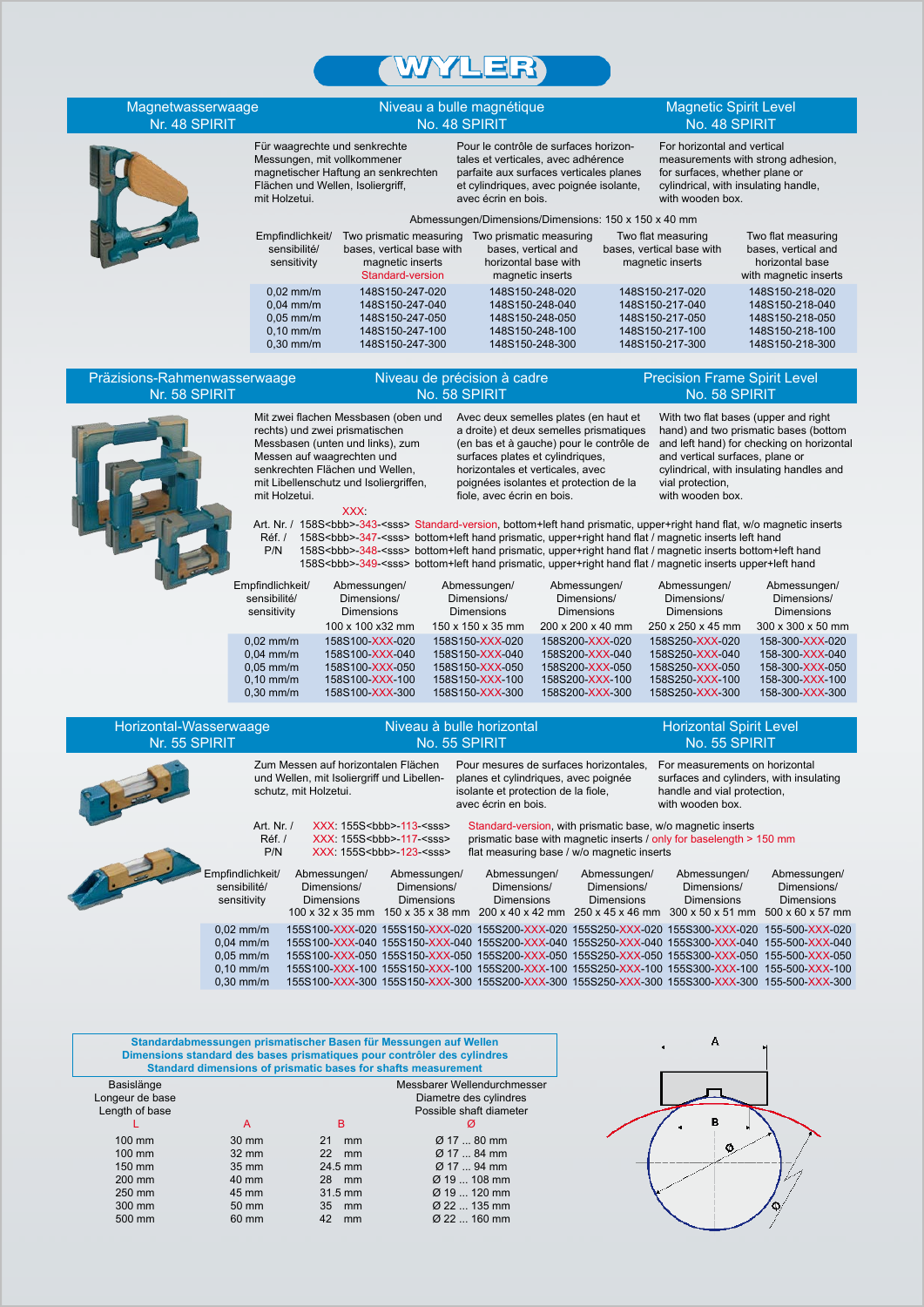## **WYLER**

| Kontrollwasserwaage<br>Nr. 61       |                                                                                                                                                                                                                                                                                                                          | Niveau de Contrôle<br>No. 61                                                                                                                                                                                                                                                                                                     |                                                                                                     | <b>Inspection Spirit Level</b><br>No. 61                                                                                                                                                                                                                                                                                 |
|-------------------------------------|--------------------------------------------------------------------------------------------------------------------------------------------------------------------------------------------------------------------------------------------------------------------------------------------------------------------------|----------------------------------------------------------------------------------------------------------------------------------------------------------------------------------------------------------------------------------------------------------------------------------------------------------------------------------|-----------------------------------------------------------------------------------------------------|--------------------------------------------------------------------------------------------------------------------------------------------------------------------------------------------------------------------------------------------------------------------------------------------------------------------------|
|                                     | Mit prismatischer Messfläche für Wellen Avec semelle prismatique pour surfaces<br>und Flächen, mit Isoliergriffen und<br>Libellenschutz,<br>mit Holzetui.                                                                                                                                                                | planes et cylindriques, avec poignée<br>isolante et protection de la fiole,<br>avec écrin en bois.                                                                                                                                                                                                                               |                                                                                                     | With prismatic base for measurements<br>on flat faces or cylinders, with insulating<br>handle and vial protection,<br>with wooden box.                                                                                                                                                                                   |
|                                     | Art. Nr. /<br>XXX: 161- <bbb>-113-<sss><br/>Réf. /<br/>XXX: 161-<br/>bbb&gt;-117-<sss><br/>P/N<br/>XXX: 161-<br>bbb&gt;-123-<sss></sss></br></sss></sss></bbb>                                                                                                                                                           | flat base without magnetic inserts                                                                                                                                                                                                                                                                                               | Standard-version, with prismatic base, w/o magnetic inserts<br>prismatic base with magnetic inserts |                                                                                                                                                                                                                                                                                                                          |
|                                     | Empfindlichkeit/<br>sensibilité/<br>sensitivity                                                                                                                                                                                                                                                                          | Abmessungen/<br>Dimensions/<br><b>Dimensions</b><br>$100 \times 45 \times 35$ mm                                                                                                                                                                                                                                                 | Abmessungen/<br>Dimensions/<br><b>Dimensions</b><br>$150 \times 45 \times 35$ mm                    | Abmessungen/<br>Dimensions/<br><b>Dimensions</b><br>200 x 45 x 35 mm                                                                                                                                                                                                                                                     |
|                                     | $0.02$ mm/m<br>$0.04$ mm/m<br>$0.05$ mm/m<br>$0,10$ mm/m                                                                                                                                                                                                                                                                 | 161-100-XXX-020<br>161-100-XXX-040<br>161-100-XXX-050<br>161-100-XXX-100                                                                                                                                                                                                                                                         | 161-150-XXX-020<br>161-150-XXX-040<br>161-150-XXX-050<br>161-150-XXX-100                            | 161-200-XXX-020<br>161-200-XXX-040<br>161-200-XXX-050<br>161-200-XXX-100                                                                                                                                                                                                                                                 |
| Kurbelzapfen-Wasserwaage<br>Nr. 56  |                                                                                                                                                                                                                                                                                                                          | Niveau pour tourillons<br>No. 56                                                                                                                                                                                                                                                                                                 |                                                                                                     | <b>Crankpin Spirit Level</b><br>No. 56                                                                                                                                                                                                                                                                                   |
|                                     | Mit Kreuzprisma, Empfindlichkeit der<br>Querlibelle 1 mm/m, mit Holzetui.<br>Art. Nr. / XXX: 156- <bbb>-113-<sss><br/>Réf./<br/>P/N<br/>XXX: 156-<bbb>-117-<sss></sss></bbb></sss></bbb>                                                                                                                                 | Avec deux prismes perpendiculaires,<br>sensibilité de la fiole transversale<br>1 mm/m, avec écrin en bois.<br>without magnetic inserts                                                                                                                                                                                           | Standard-version with prismatic base (crosswise direction),                                         | With two prismatic groves in cross-wise<br>directions, sensitivity of transversal vial<br>1 mm/m, with wooden box.<br>prismatic base (crosswise direction) with magnetic inserts, cross direction pris-                                                                                                                  |
|                                     | Empfindlichkeit/<br>sensibilité/<br>sensitivity                                                                                                                                                                                                                                                                          | Abmessungen/<br>Dimensions/<br><b>Dimensions</b><br>60 x 42 x 32 mm                                                                                                                                                                                                                                                              | Abmessungen/<br>Dimensions/<br><b>Dimensions</b><br>90 x 42 x 32 mm                                 | matic base without magnetic inserts / only for baselength 90mm and 120mm<br>Abmessungen/<br>Dimensions/<br><b>Dimensions</b><br>120 x 42 x 32 mm                                                                                                                                                                         |
|                                     | $0.05$ mm/m<br>$0,10$ mm/m<br>$0,30$ mm/m                                                                                                                                                                                                                                                                                | 156-060-113-050<br>156-060-113-100<br>156-060-113-300                                                                                                                                                                                                                                                                            | 156-090-XXX-050<br>156-090-XXX-100<br>156-090-XXX-300                                               | 156-120-XXX-050<br>156-120-XXX-100<br>156-120-XXX-300                                                                                                                                                                                                                                                                    |
| Clinometer<br>Nr. 80                |                                                                                                                                                                                                                                                                                                                          | Clinometer<br>Nr. 80                                                                                                                                                                                                                                                                                                             |                                                                                                     | Clinometer<br>Nr. 80                                                                                                                                                                                                                                                                                                     |
|                                     | Neigungsmessgerät für genaue<br>Messung jeder Neigung, mit dreh-<br>barer Kreisteilung von 2 x 180 Grad,<br>gehärtete und geschliffene prismatische<br>Messbasis zum Messen auf Wellen und<br>Flächen, Mikrometerskalierung<br>1 Teilstrich = 1 Arcmin,<br>Libellenempfindlichkeit 0.3 mm/m<br>(1 Arcmin), mit Holzetui. | Pour la mesure précise de toute<br>inclinaison, division de 2 x 180 degrés,<br>base de mesure prismatique, en acier<br>trempé et rectifié, pour la mesure sur<br>arbres et surfaces plates<br>division du micromètre<br>1 trait de division = $1$ Arcmin.<br>sensibilité de la fiole 0.3 mm/m<br>(1 Arcmin), avec écrin en bois. |                                                                                                     | Instrument for measuring angular devia-<br>tion accurately, with circular scale<br>2 x 180 deg., with finely ground<br>prismatic base of hardened steel for<br>measuring on shafts and flat surfaces,<br>with micrometer graduated<br>1 Div. = $1$ Arcmin,<br>vial sensitivity 0,3 mm/m, (1 Arcmin),<br>with wooden box. |
|                                     | Art. Nr. / Réf. / P/N                                                                                                                                                                                                                                                                                                    |                                                                                                                                                                                                                                                                                                                                  |                                                                                                     | Dimensions:                                                                                                                                                                                                                                                                                                              |
|                                     | 180-150-112-300 Standard-version with prismatic base of hardened steel, w/o magnetic inserts<br>180-150-115-300 prismatic base of hardened steel with magnetic inserts<br>180-150-121-300 flat base of hardened steel without magnetic inserts<br>180-150-128-300 flat base of hardened steel with magnetic inserts      |                                                                                                                                                                                                                                                                                                                                  |                                                                                                     | 150 x 35 mm /<br>$H = 116$ mm                                                                                                                                                                                                                                                                                            |
| Rahmen-Winkel Wasserwaage<br>Nr. 79 |                                                                                                                                                                                                                                                                                                                          | Niveau universel à cadre<br>No. 79                                                                                                                                                                                                                                                                                               |                                                                                                     | <b>Frame Angle Spirit Level</b><br>No. 79                                                                                                                                                                                                                                                                                |
|                                     | Mit Feineinstellung, mit zwei prisma-<br>tischen und zwei flachen Messbasen,<br>Teilung von 2 x 180 Grad, Nonius für<br>Ablesung in 3 Arcmin,<br>Libellenempfindlichkeit 0,3 mm/m,<br>mit Holzetui.                                                                                                                      | Avec mécanisme de réglage fin, deux<br>semelles plates et deux semelles pris-<br>matiques, division de 2 x 180 degrés,<br>vernier pour lecture à 3 Arcmin,<br>sensibilité de la fiole 0,3 mm/m,<br>avec écrin en bois.                                                                                                           |                                                                                                     | With fine setting device, two flat bases<br>and two prismatic bases, with circular<br>scale, division of 2 x 180 deg.,<br>vernier for reading at 3 Arcmin,<br>vial sensitivity 0,3 mm/m,<br>with wooden box.                                                                                                             |
|                                     | Art. Nr. / Réf. / P/N<br>179-150-343-300 Standard-version with two prismatic bases bottom+left hand, reading in<br>degree and Arcmin<br>179-150A343,001 with two prismatic bases bottom+left hand, reading in A-% /<br>Sensitivity 1.0 mm/m                                                                              |                                                                                                                                                                                                                                                                                                                                  |                                                                                                     | Dimensions:<br>150 x 150 x 40 mm                                                                                                                                                                                                                                                                                         |
| Inklinations-Wasserwaage<br>Nr. 57  |                                                                                                                                                                                                                                                                                                                          | Niveau indicateur de pente<br>No. 57                                                                                                                                                                                                                                                                                             |                                                                                                     | <b>Inclination Spirit Level</b><br>No. 57                                                                                                                                                                                                                                                                                |
|                                     | Mit Feineinstellung, zwei prismatische<br>Messbasen, zum Kontrollieren von<br>Winkeln bis 90 Grad, in Grad und Minu-<br>ten, Nonius für Ablesung in 10 Arcmin,<br>Teilung, Libellenempfindlichkeit<br>0,3 mm/m, mit Holzetui.<br>Art. Nr. / Réf. / P/N                                                                   | Avec mécanisme de réglage fin, deux<br>semelles prismatiques, pour mesure<br>et contrôle d'angles jusqu'à 90 deg. en<br>degrés et minutes, vernier pour lecture<br>à 10 Arcmin, sensibilité de la fiole<br>0,3 mm/m, avec écrin en bois.                                                                                         |                                                                                                     | With fine setting device, with 2 prismatic<br>bases, allows easy checking of angles<br>up to 90 deg. in degrees and minutes,<br>vernier for reading at 10 Arcmin, vial<br>sensitivity 0,3 mm/m,<br>with wooden box.<br>Dimensions:                                                                                       |
|                                     | 157-150-243-300 with two prismatic bases                                                                                                                                                                                                                                                                                 |                                                                                                                                                                                                                                                                                                                                  |                                                                                                     | 150 x 150 x 40 mm                                                                                                                                                                                                                                                                                                        |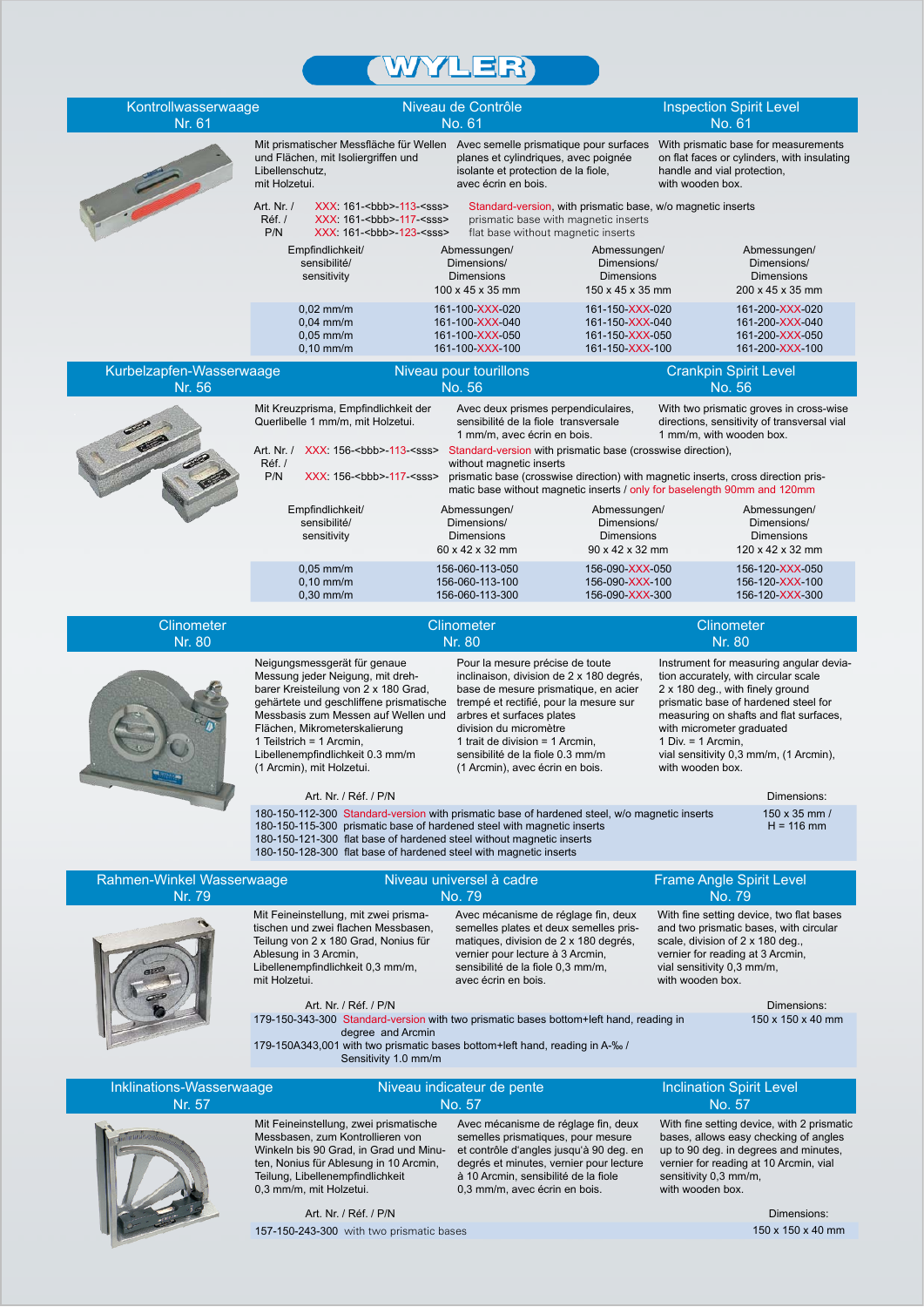

#### **CLINORAPID** Nr. 45

#### **CLINORAPID** Nr. 45



Die kugelgelagerte Pendelscheibe mit Wirbelstromdämpfung richtet sich nach Freigabe der Arretierung schnell nach der Schwerkraft aus. Die Neigung kann bis zur erneuten Freigabe der Arretierung auf der grosszügigen Kreisskala (± 180 Grad) mit 10 Min. Nonius abgelesen werden. Präzise geschliffene Messbasis aus gehärtetem Stahl mit eingearbeitetem Prisma, Lieferung in Holzetui.

Dès que le dispositif d'arrêt de la disque pendulaire supporté par roulements à billes et menu d'un système d'amortissement par aimants soit desserré, il s'aligne selon la gravité. L'inclinaison peut être lue sur une grande échelle circulaire (± 180 degrés) contre un vernier à 10 min. d'arc. La valeur est retenue jusqu'au prochain desserrement. Base de mesure prismatique en acier trempé, précisément rectifiée, avec écrin en bois.

| <b>CLINORAPID</b> |
|-------------------|
| Nr. 45            |

As soon as the pendulum disc supported by ball bearings and equipped with magnetic damping is released, it aligns to the gravity. The inclination can be read on the large circular scale (± 180 deg.) against a 10 min. vernier. The reading is retained until next release. Measuring base with V- section made of hardened steel, precisely ground,

with wooden box.

Art. Nr. / Réf. / P/N Dimensions:

| $H = 130$ mm<br>145-200-115M010 with prismatic measuring base of hardened steel, with magnetic inserts | 145-200-112M010 Standard-version with prismatic measuring base of hardened steel,<br>without magnetic inserts | $200 \times 30$ mm / |
|--------------------------------------------------------------------------------------------------------|---------------------------------------------------------------------------------------------------------------|----------------------|
|--------------------------------------------------------------------------------------------------------|---------------------------------------------------------------------------------------------------------------|----------------------|

| <b>Transporteur Wasserwaage</b><br>Nr. 62 |                                                                                                                                                             | Niveau transporteur à bulle<br>No. 62                                                                                                          | Protractor spirit level<br>No. 62                                                                                                                  |
|-------------------------------------------|-------------------------------------------------------------------------------------------------------------------------------------------------------------|------------------------------------------------------------------------------------------------------------------------------------------------|----------------------------------------------------------------------------------------------------------------------------------------------------|
|                                           | Zum Messen von Neigungen, Teilung<br>2 x 180 Grad, ohne Nonius,<br>prismatische Basis aus Guss.<br>Libellenempfindlichkeit 2 mm/m.<br>Art. Nr. / Réf. / P/N | Pour le contrôle d'inclinaisons, division<br>de 2 x 180 degrés, sans vernier,<br>base prismatique en fonte.<br>sensibilité de la fiole 2 mm/m. | For checking any inclination, division of<br>2 x 180 deg. without vernier,<br>prismatic cast iron base.<br>vial sensitivity 2 mm/m.<br>Dimensions: |
|                                           | 162-180-113,002 with prismatic base                                                                                                                         |                                                                                                                                                | 180 x 22 mm /<br>$H = 80$ mm                                                                                                                       |
|                                           |                                                                                                                                                             |                                                                                                                                                |                                                                                                                                                    |

| Einstellbare Mikrometer-Wasserwaage<br>Nr. 68 |                                                                                                                                                                                          | Niveau micrométrique à bulle<br>No. 68                                                                                                                                                                                  | Adjustable Micrometer Spirit Level<br>No. 68                                                                                                                                                                                    |
|-----------------------------------------------|------------------------------------------------------------------------------------------------------------------------------------------------------------------------------------------|-------------------------------------------------------------------------------------------------------------------------------------------------------------------------------------------------------------------------|---------------------------------------------------------------------------------------------------------------------------------------------------------------------------------------------------------------------------------|
|                                               | Zum Messen der Ebenheit von Flächen,<br>Neigungen und Konizität, gehärtete und<br>geschliffene prismatische Messbasis,<br>Empfindlichkeit 0,02 mm/m,<br>mit Isoliergriffen und Holzetui. | Pour la mesure de la planéité de sur-<br>faces, de la conicité ou d'inclinaisons,<br>avec semelle prismatique en acier<br>trempé et rectifié, sensibilité<br>0,02 mm/m, avec poignées isolantes,<br>avec écrin en bois. | Used for measuring the flatness of<br>surfaces, inclinations, taper or conicity,<br>with prismatic measuring base of steel,<br>hardened and ground, vial sensitivity<br>0,02 mm/m, with insulating handles,<br>with wooden box. |
|                                               | Art. Nr. / Réf. / P/N                                                                                                                                                                    |                                                                                                                                                                                                                         | Dimensions:                                                                                                                                                                                                                     |
|                                               | 168-150-111-020 with prismatic base                                                                                                                                                      |                                                                                                                                                                                                                         | $150 \times 45 \times 80$ mm                                                                                                                                                                                                    |

| Feinmess Mikrometer-Wasserwaage<br>Nr. 53 |                                                                                                                                     | Niveau à bulle à vis micrométrique<br>No. 53                                                                                                                 |                                                                                                                                                                      | <b>Micrometric Spirit Level</b><br>No. 53 |                                                                                           |
|-------------------------------------------|-------------------------------------------------------------------------------------------------------------------------------------|--------------------------------------------------------------------------------------------------------------------------------------------------------------|----------------------------------------------------------------------------------------------------------------------------------------------------------------------|-------------------------------------------|-------------------------------------------------------------------------------------------|
|                                           | Zum Ausmessen von kleinen Flä-<br>chenunebenheiten oder Vertiefungen,<br>Messbereich ± 5 mm, mit Holzetui.<br>Art. Nr. / Réf. / P/N | Pour le contrôle d'irrégularités de<br>surfaces planes, capacité de mesure<br>± 5 mm, avec écrin en bois.<br>Empfindlichkeit/<br>sensibilité/<br>sensitivity | Divison on Micrometer<br>scale:                                                                                                                                      | with wooden box.                          | For measuring irregularities of plane<br>surfaces, measuring range ± 5 mm,<br>Dimensions: |
|                                           | 153-120-121-020<br>153-120-121-050<br>153-120-121-100<br>153-120-121Z020<br>153-120-121Z050<br>153-120-121Z100                      | $0.02$ mm/m<br>$0.05$ mm/m<br>$0.10$ mm/m<br>4 Arcsec<br>10 Arcsec<br>20 Arcsec                                                                              | 1 division $= 0.02$ mm<br>1 division $= 0.02$ mm<br>1 division $= 0.02$ mm<br>1 division $= 1/1000$ inch<br>1 division $= 1/1000$ inch<br>1 division $= 1/1000$ inch |                                           | $150 \times 45 \times 80$ mm                                                              |

| Einstellbare Wasserwaage<br>Nr. 52 |                                                                                                                                                | Niveau à bulle réglable<br>No. 52                                                                                                                                                                    | Adjustable Spirit Level<br>No. 52                                                                                                            |
|------------------------------------|------------------------------------------------------------------------------------------------------------------------------------------------|------------------------------------------------------------------------------------------------------------------------------------------------------------------------------------------------------|----------------------------------------------------------------------------------------------------------------------------------------------|
|                                    | Zum Kontrollieren von nicht genau<br>horizontal liegenden Flächen und<br>Wellen, mit Einstellsystem,<br>mit Holzetui.<br>Art. Nr. / Réf. / P/N | Pour le contrôle de surfaces planes et<br>cylindriques n'étant pas exactement<br>horizontales, avec dispositif de réglage,<br>avec écrin en bois.<br>Empfindlichkeit/<br>sensibilité/<br>sensitivity | For checking plane and cylindrical<br>surfaces being not absolutely<br>horizontal, with adjusting system,<br>with wooden box.<br>Dimensions: |
|                                    | 152-200-113-020<br>152-200-113-050<br>152-200-113-100                                                                                          | $0.02$ mm/m<br>$0.05$ mm/m<br>$0.10$ mm/m                                                                                                                                                            | $200 \times 40 \times 41$ mm<br>Shaft: Ø 19  108 mm                                                                                          |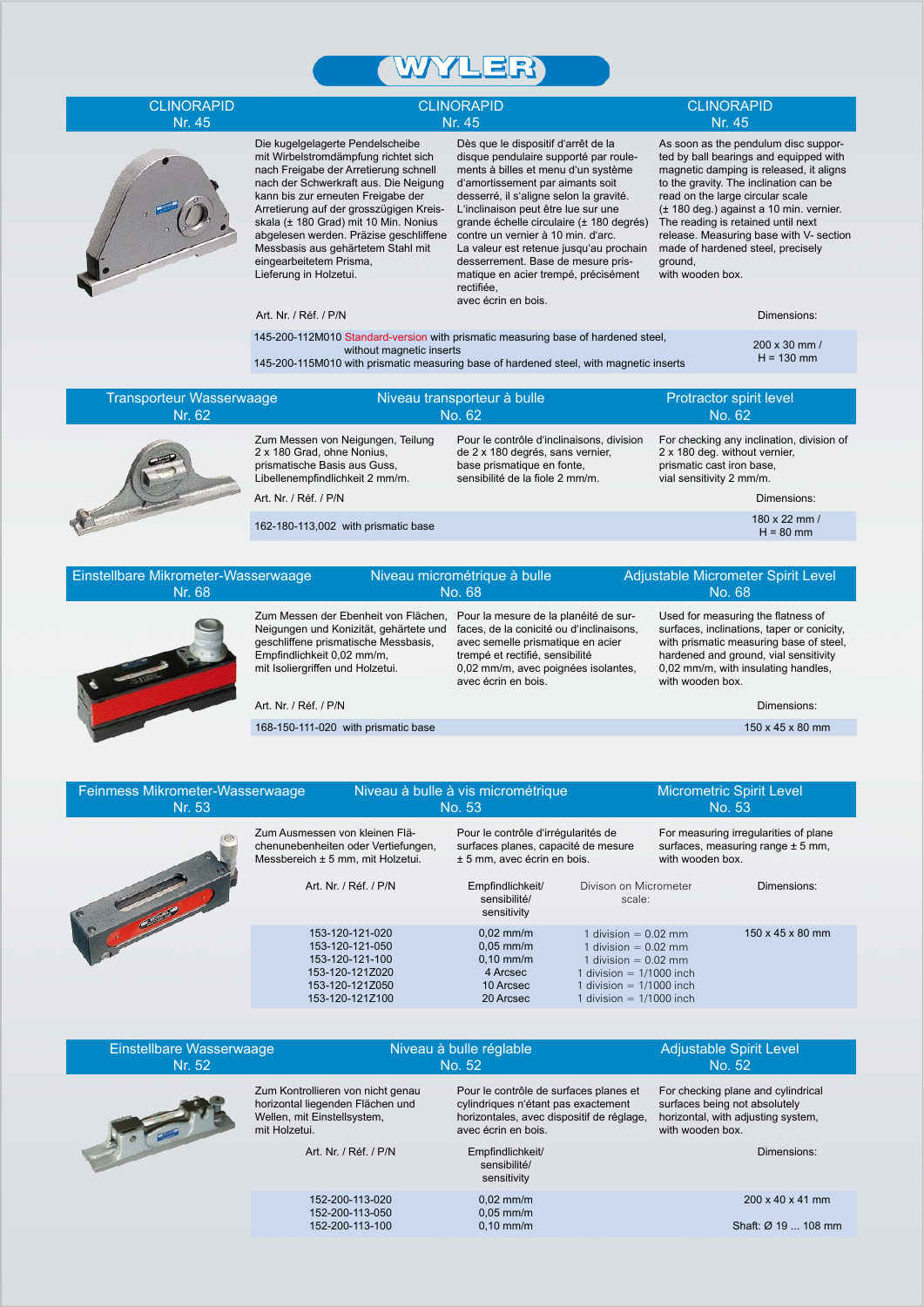



|                               | sensitivity                    |
|-------------------------------|--------------------------------|
| 166-030-121.002               | $2-5$ mm/m                     |
| 166-040-121.002               | $2-5$ mm/m                     |
| 166-050-121,001/,002          | $1.0 / 2 - 5$ mm/m             |
| 166-060-121-300/.001/.002     | $0.30 / 1.0 / 2 - 5$ mm/m      |
| 166-080-121-100/300/,001/,002 | 0.10 / 0.30 / 1.0 / 2.0 mm/m   |
| 166-100-121-100/300/.001/.002 | $0.10 / 0.30 / 1.0 / 2.0$ mm/m |
| 166-120-121-100/300/.001/.002 | $0.10 / 0.30 / 1.0 / 2.0$ mm/m |
| 166-150-121-100/300/,001/,002 | $0.10 / 0.30 / 1.0 / 2.0$ mm/m |

30 x 10 x 10 mm 40 x 10 x 11 mm 50 x 10 x 12 mm 60 x 12 x 14 mm 80 x 15 x 18 mm 100 x 18 x 22 mm 120 x 18 x 22 mm 150 x 18 x 22 mm

25 mm 35 mm 40 mm 50 mm 70 mm 86 mm 105 mm 135 mm M2 M2 M<sub>2</sub> M3 M4 M4 M<sub>4</sub> M4